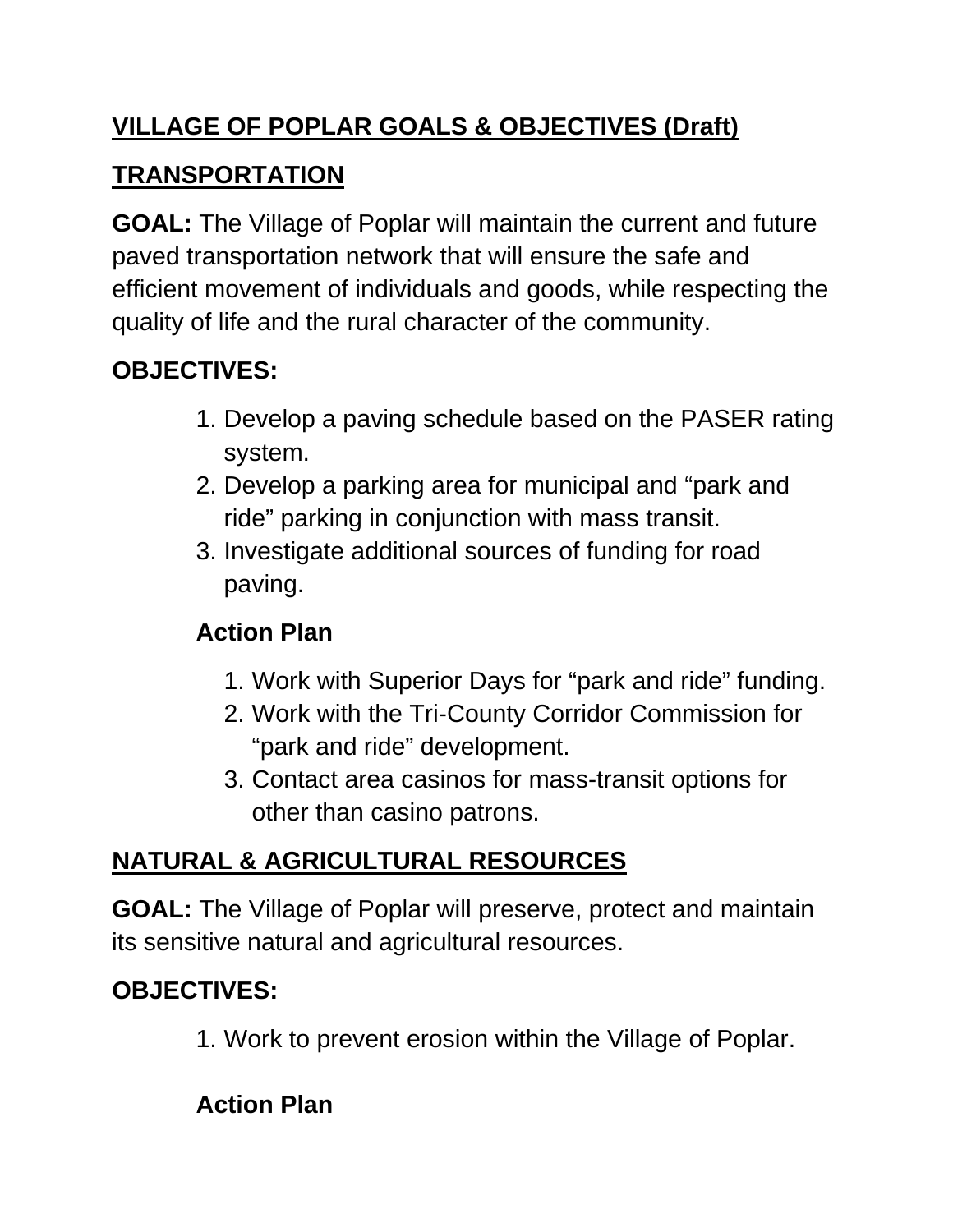1. Follow best practices for road and ditch maintenance to prevent erosion.

### **CULTURAL RESOURCES**

**GOAL:** The Village of Poplar will enhance and develop the cultural base.

### **OBJECTIVES:**

- 1. Promote the legacy of Maj. Richard I. Bong in Poplar.
- 2. Encourage better coordination and cooperation with historical and cultural organizations.

#### **Action Plan**

- 1. Form a committee to investigate the feasibility of holding an annual event such as "Dick Bong/Poplar Fun Days".
- 2. Develop a permanent memorial for Maj. Bong and war veterans at the current park at the west end of Main Street and/or at the former P-38 airplane site.
- 3. Contact the Douglas County Historical Society and the Old Brule Heritage Society to discuss options for future cooperation.

### **INTERGOVERNMENTAL COOPERATION**

**GOAL:** The Village of Poplar will maintain and establish new mutually beneficial relationships with adjacent and overlapping jurisdictions.

## **OBJECTIVES:**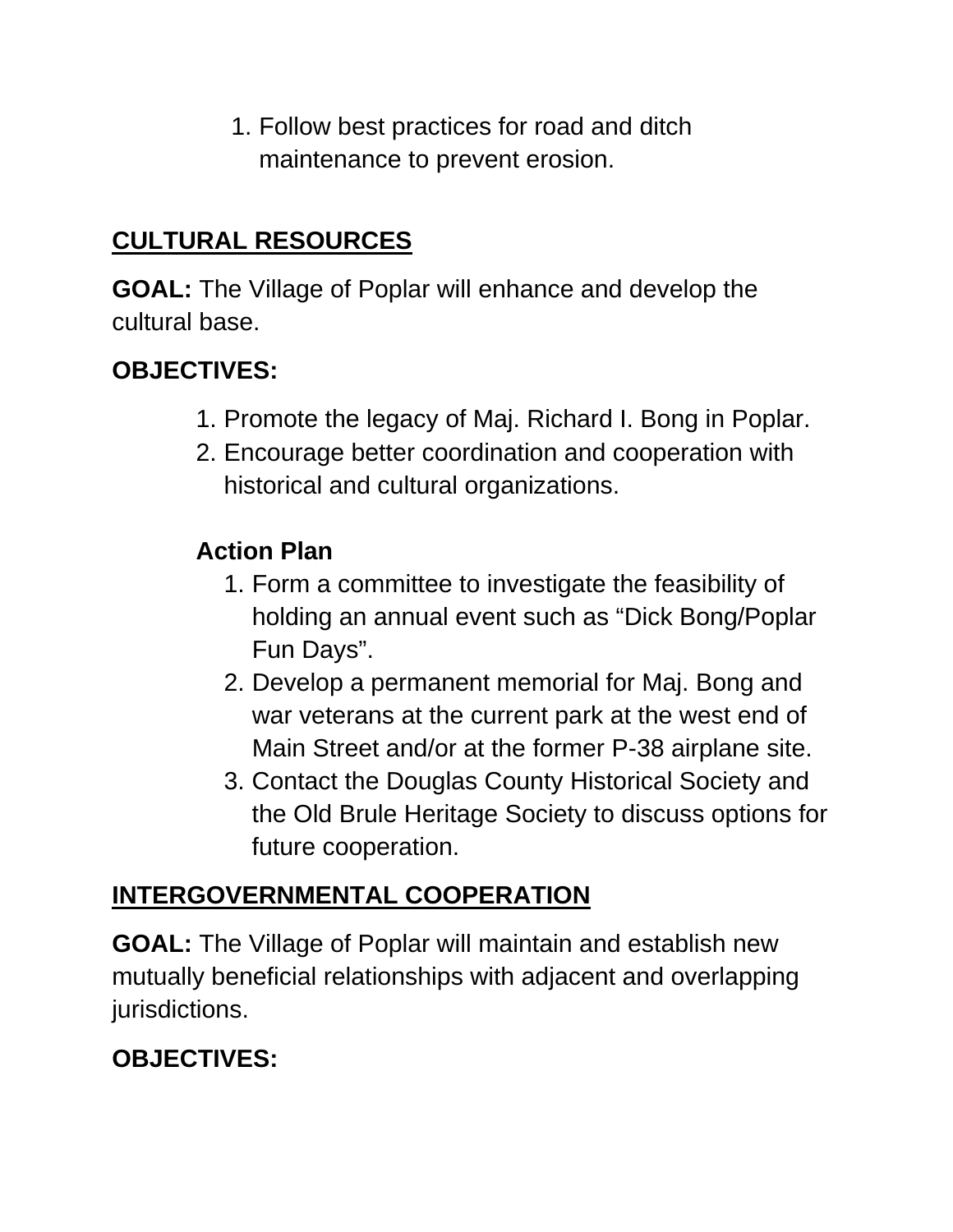- 1. Promote the continued use of the mutual response system in use by the Fire Department.
- 2. Promote the wastewater operator back up plan with the Village of Lake Nebagamon for emergency operator needs.
- 3. Continue the snow plowing and road maintenance efforts with adjacent jurisdictions.

# **Action Plan**

- 1. Review the mutual response system with the Fire Department on a yearly basis.
- 2. Meet with the Town of Amnicon and the Town of Maple to discuss road maintenance and snow plowing requirements as needed.

# **UTILITIES & COMMUNITY FACILITIES**

**GOAL:** Maintain and upgrade current and future community facilities in the Village of Poplar.

# **OBJECTIVES:**

- 1. Create a campground at the site of the old skating rink adjacent to the Poplar River.
- 2. Upgrade and maintain the wastewater treatment and collection systems.

# **Action Plan**

1. Investigate monetary requirements for creating the campground.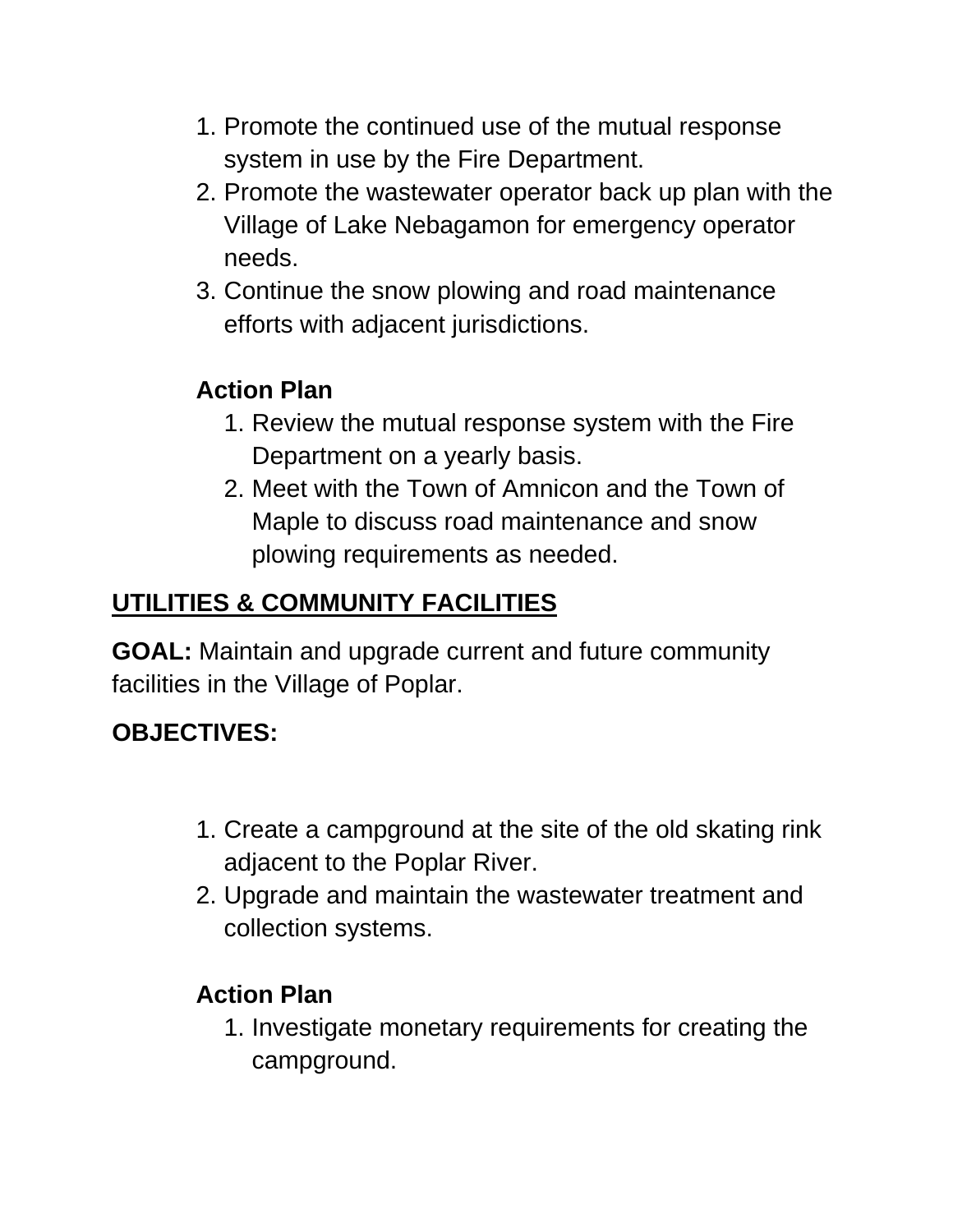2. Investigate the feasibility of the Village of Poplar acquiring the General Mills property and buildings to prevent their demolition.

### **HOUSING**

**GOAL:** Encourage the development of sustainable and complementary housing within the Village limits that addresses a variety of needs and maintains the rural character of the community.

### **OBJECTIVES:**

- 1. Encourage the development of housing along the Village's sanitary sewer system.
- 2. Encourage the development of senior and accessible housing.

### **Action Plan:**

- 1. Develop a conceptual drawing of housing development for core.
- 2. Designate Village owned land in core for residential development.
- 3. Rezone property/establish a planned development district.
- 4. Identify and work with developers to implement.
- 5. Encourage the development of 20? Housing units over the next 5 years.
- 6. Develop housing within the Village core that allows for smaller than the 2 acre minimum lot size requirements.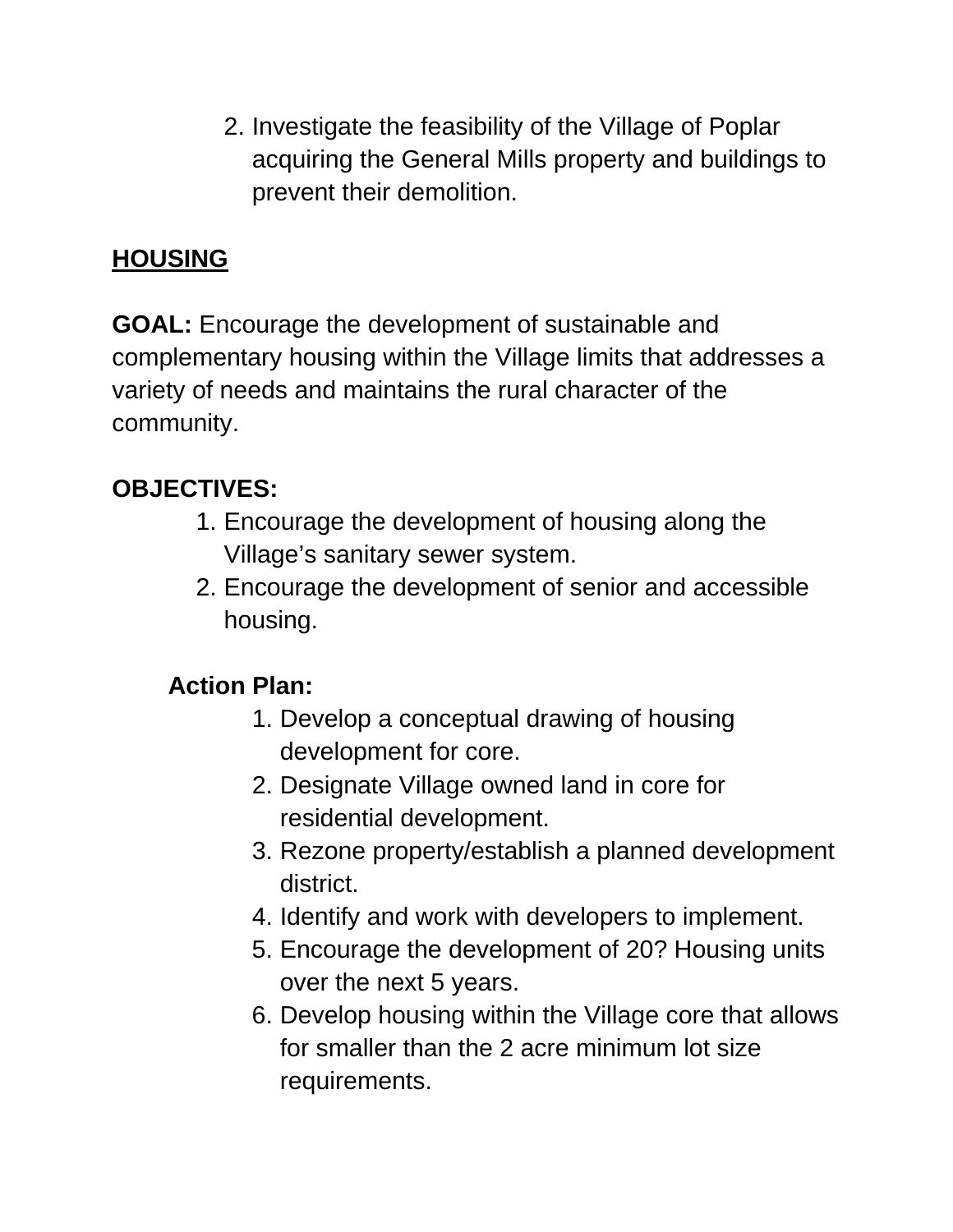## **ECONOMIC DEVELOPMENT**

**GOAL:** Promote the retention and expansion of existing businesses and encourage startup and attraction of businesses that will supplement the current economic base and complement the positive attributes of the community.

## **OBJECTIVES:**

- 1. Attract a buyer/tenant for the General Mills facility.
- 2. Assess current zoning designations to determine if they are adequate for future economic development.
- 3. Expand the commercial zone between Pond and Maple Drives.
- 4. Determine the feasibility of using a variety of local economic development tools.
- 5. Encourage commercial development on the corner of County Road P and US Highway 2.
- 6. Encourage sustainable, complementary residential growth as a way of encouraging commercial development.

### **Action Plan:**

- 1. Meet with existing businesses regularly to assess expansion or retention issues.
- 2. Install "Welcome Business" signage.
- 3. Assist in the marketing of the General Mills facility.
- 4. Create a Future Land Use map that reflects the expanding commercial zone.
- 5. Look into creating a TIF District or Industrial Park.